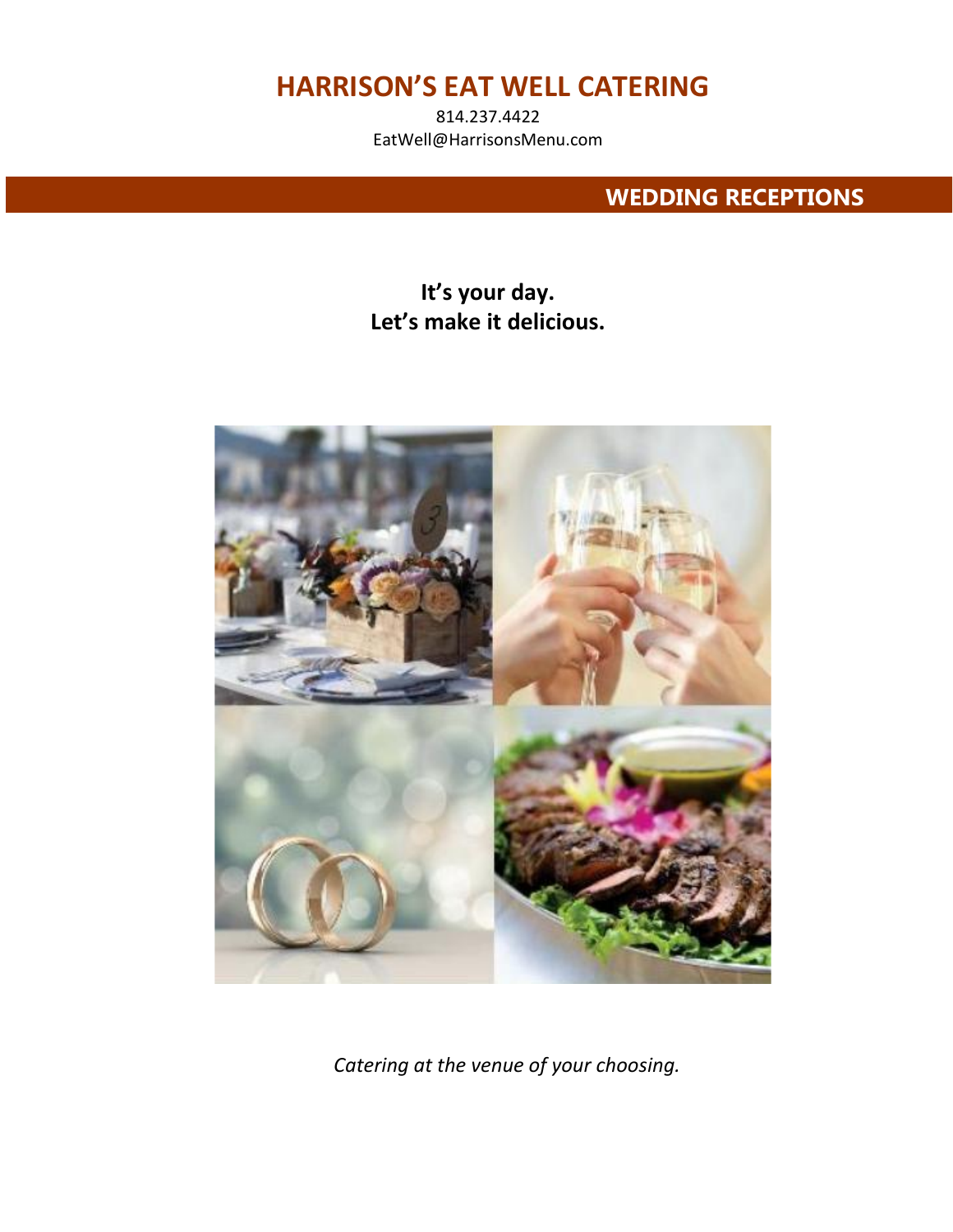814.237.4422 EatWell@HarrisonsMenu.com

## **WEDDING RECEPTIONS**

Tried and true menus that work well for large groups—with something for everyone; classic and creative flavors that include meat, seafood, vegetarian, gluten-free, and dairy-free options.

Fresh Vegetables & Crisps *with Chef's Herb & Garlic Cheese (v,gf)* Premium Cheese Platter with Chef's Herb & Garlic Cheese (v,gf) Mango Salsa (v,gf,df) *with House-Made Tostada Triangles (v)* Seasonal Fruit Salsa (v,gf,df) *w/ Corn Chips*

Parker House Dinner Rolls *with butter*

### *Entrée and Sides Entrée and Sides*

Rosemary Roasted Red Potatoes (v,gf,df) Fresh Local Vegetables (v,gf,df) Fresh Vegetables (v,gf,df)

## FOREVER TRUE FOREVER TRUE PLATTER *Hors D'Oeuvres Hors D'Oeuvres*

Mini Crab Cakes *with dill aioli* Fig & Olive Relish with Goat Cheese *in filo cups* Spanakopita (v) and a set of the control of the Asparagus with Prosciutto (gf,df) Beef, Bacon, & Gorgonzola *in puff pastry*

### *Salads & Bread Soup, Salads & Bread*

Garden Salad (v,gf,df) Seasonal Spinach Salad Caesar Salad (gf) **Butternut Squash Bisque** *or Seasonal Soup Selection* Marinated Mushrooms (v,df, trace gluten) Gemelli Artisan Bread *with butter*

Vineyard Chicken Platters of Grilled Chicken, Balsamic Beef and/or Poached Salmon Salmon Beurre Blanc (gf) **Roasted Red & Sweet Potatoes (v,gf,df)** Roasted Red & Sweet Potatoes (v,gf,df) Pasta Fagiole (v) Gnocchi with Red Pepper Pesto Cream (v)

#### **\$40-\$42 per person\* \$48-\$50 per person\***

*Many other Combinations and foods are available—please see our a la carte foods menu at www.HarrisonsMenu.com.*

\*Estimated price based on 100 guests w/ service; tax and gratuity not included. Price may change, based on service needs and location.

#### **A word about dietary restrictions and groups:**

All Meals are recommended to include vegetarian (v), gluten-free (gf), and dairy-free (df) options for your guests. Diets and nutritional habits are changing rapidly and many people have special requests.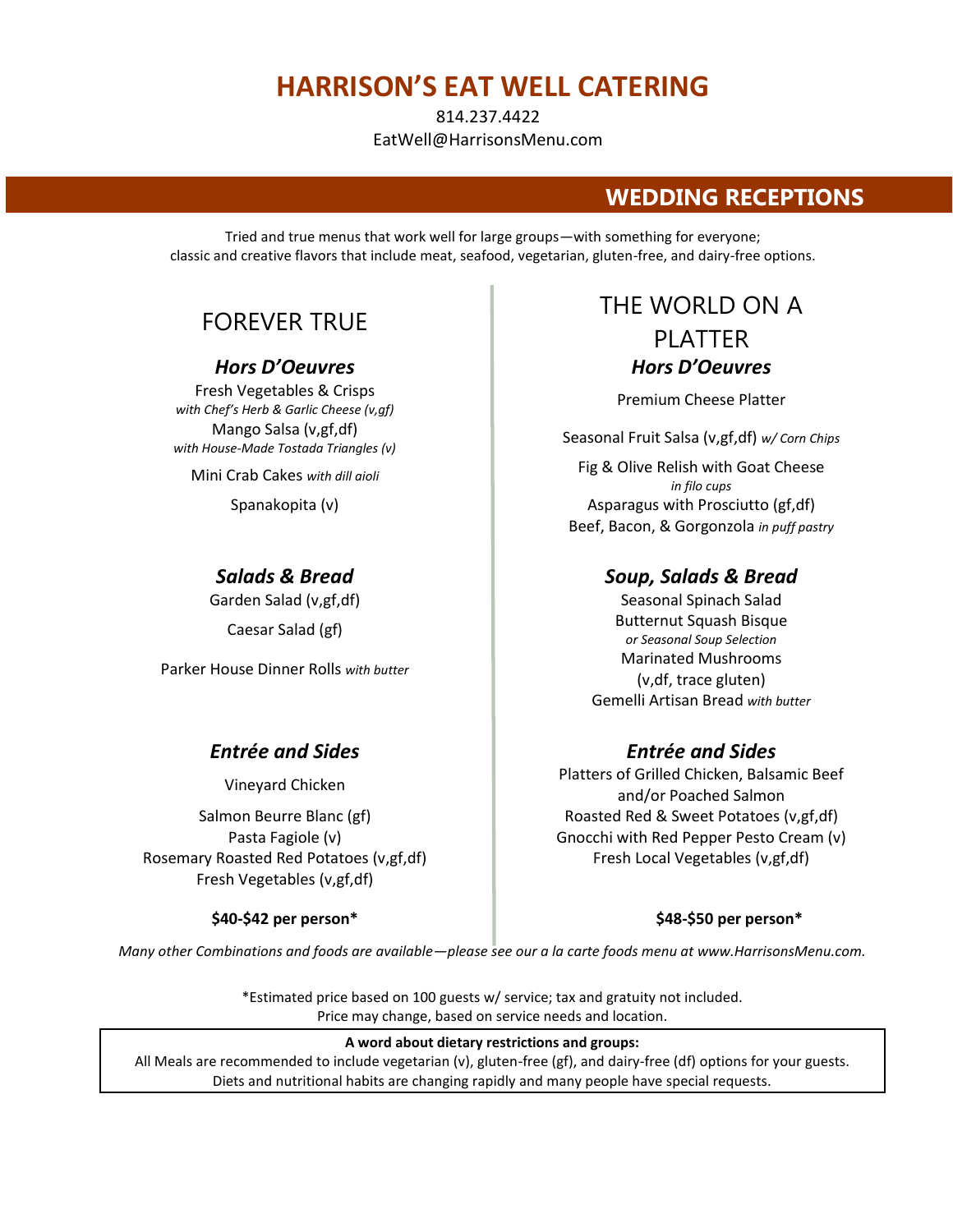814.237.4422 EatWell@HarrisonsMenu.com

## **WEDDING RECEPTIONS**

Fresh Vegetables & Crisps *with Chef's Herb & Garlic Cheese (v,gf)*<br>Fresh Cut Fruit (v,gf,df) Tomato & Basil Bruschetta (v,gf,df) *with thin-sliced baguette (v)* Marinated Mushrooms (v,df, trace gluten)

## *Salads & Bread Salads & Bread*

Mixed Green Salad (v,gf,df) *with balsamic vinaigrette* Parker House Dinner Rolls *with butter* **Figure 1** Fresh Bread *with local apple butter* 

### *Entrée and Sides Entrée and Sides*

Chef's Mac & Cheese (v) *(local cheese)*<br>*(local cheese)* Home-Style Stuffing Fiesta Black Bean Salad (v,gf,df)

**\$32-\$34 per person\* \$34-\$36 per person\***

# LIFE'S A PICNIC **HOME IS WHERE** THE HEART IS *Hors D'Oeuvres Hors D'Oeuvres*

Fresh Vegetables (v,gf,df) *with ranch dressing (v)* Savory Meat & Cheese Platter *with Crisps & Crackers*

Cole Slaw (v,gf,df)

BBQ Pulled Pork (df) **Roast Turkey Breast** *with gravy* Roast Turkey Breast *with gravy* Poached Salmon (gf,df) **Mashed Potatoes** *with butter* (v,gf)

Fresh Green Beans (v,gf,df) Noodles *with brown butter* (v) Herbed Potato Salad (v,gf,df) The Corn or Fresh Vegetables (v,gf,df)

*Many other Combinations and foods are available—please see our a la carte foods menu at www.HarrisonsMenu.com.*

Estimated price based on 100 guests w/ service; tax and gratuity not included. Price may change, based on service needs and location.

#### **A word about dietary restrictions and groups:**

All Meals are recommended to include vegetarian (v), gluten-free (gf), and dairy-free (df) options for your guests. Diets and nutritional habits are changing rapidly and many people have special requests.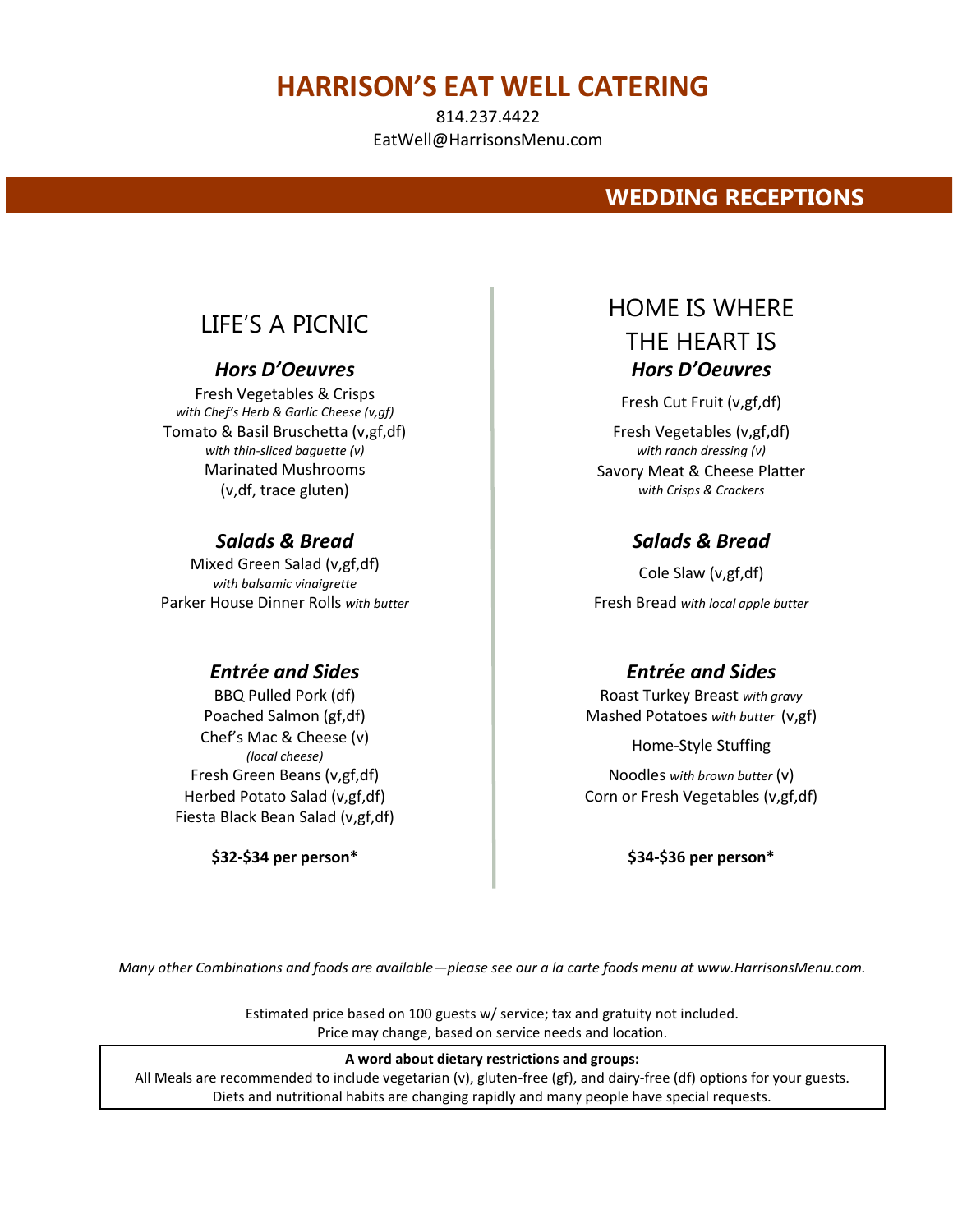814.237.4422 EatWell@HarrisonsMenu.com

## **WEDDING RECEPTIONS**

### **Hors D'Oeuvres Platters**

Fig & Olive Relish with goat cheese, Black Bean Salsa with Tostada Triangles, Artichoke Parmesan Spread with Crostini, Pear, Leek, Gruyere Pastry, Chicken Skewers, Fresh Endive with Gorgonzola & House-Spiced Nuts, Smoked Salmon Spread on Cucumber Rounds, Seasoned Shrimp with cocktail sauce, Filo Cups (with Ceviche, Mediterranean Chicken Salad), Roast Beef wrapped Asparagus, Fresh Fruit Skewers, Antipasto Skewers

### **Hot Hors D'Oeuvres**

Mini Crab Cakes w/ dill aioli, Spanakopita, Meatballs (Hearty Italian, Mediterranean, Chimichurri), Beef, Bacon, Gorgonzola Puffs, Franks in a Blanket, Risotto Balls w/ sun-dried tomato relish, Suzie Wong Pot Stickers, Assorted Mini Quiche, Feta/Garlic Stuffed Mushrooms

### **Salads**

Caesar Salad, Tossed Garden Salad, Mixed Greens, Greek Salad, Seasonal Spinach Salad Herbed Potato Salad, Sesame Noodles, Orzo-Feta Pasta Salad, World Spice/Craisin/Nut Quinoa, Edamame/Mango/Bean Salad, Mardi Gras Slaw (zingy), Marinated Mushrooms, Grilled Vegetables, Sesame Asparagus

### **Sides**

Rosemary Roasted Red Potatoes, Mashed Potatoes, Roasted Sweet Potatoes, Mashed Sweet Potatoes, Herbed Rice, Corn & Black Bean Creole, Vegetable Sauté, Fresh Green Beans

### **Vegetarian Pastas**

Four Cheese Baked Pasta, Pasta Alfredo, Gnocchi with red pepper cream sauce, Orecchiette Pasta with butternut squash and herbs, Pasta Fagiole (spinach, white bean, parmesan, herbs), Tuscan Vegetarian Pasta (mozzarella, parmesan, tomato, herbs, garlic, broccoli, spinach & mushrooms), Chef's Mac & Cheese (local cheese)

### **Entrées**

Grilled Basil Pesto Chicken, Greek Chicken, Chicken Marsala, Chicken Parmesan, Chicken Wellington, Apple Pecan Stuffed Chicken, Hearty Italian Meatballs, Tenderloin Tips with Mushrooms, Beef Bourguignon, Smoked BBQ Beef Brisket, Herb Encrusted Tenderloin, Boardwalk Crab Cakes, Lump Crab Cakes, Sesame Encrusted Salmon

*Many other Combinations and foods are available—please see our a la carte foods menu at www.HarrisonsMenu.com.*

#### **A word about dietary restrictions and groups:**

All Meals are recommended to include vegetarian (v), gluten-free (gf), and dairy-free (df) options for your guests. Diets and nutritional habits are changing rapidly and many people have special requests.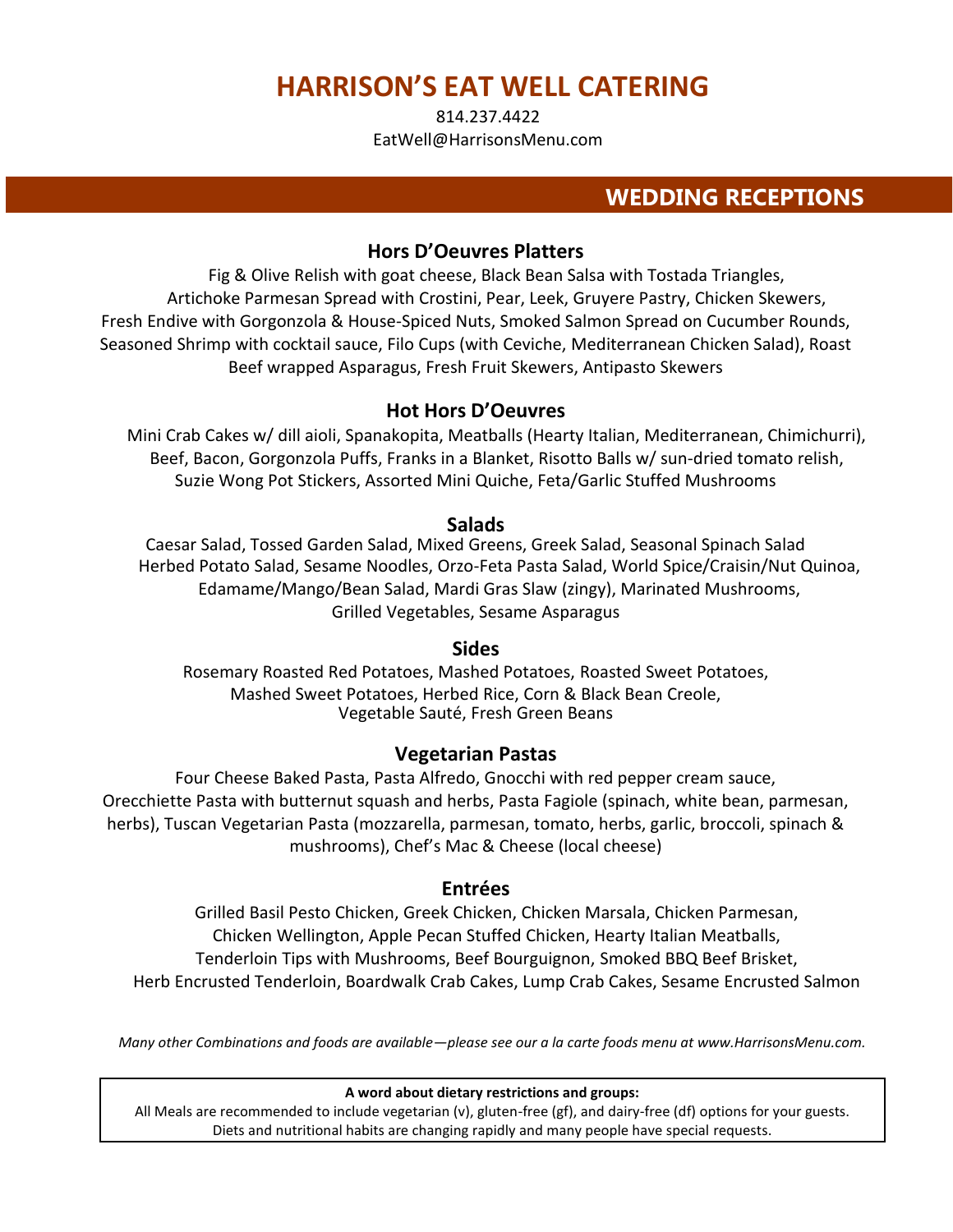814.237.4422 EatWell@HarrisonsMenu.com

## **WEDDING RECEPTIONS**

## Wedding Catering by Harrison's Frequently Asked Questions (see next page for answers)

- 1. We're engaged! There are so many details to think about. What is the next step in the catering process?
- 2. I've looked at your sample catering menus, but I don't see exactly what I'm looking for. Do you make special request items?
- 3. What will my wedding reception cost?
- 4. What factors will affect the overall cost of my reception?
- 5. How much money do you require for a deposit?
- 6. What do you mean by "amount of service?"
- 7. What is the cost of service?
- 8. Do you provide plated service?
- 9. What is the cost of alcohol?
- 10. Do you provide rentals?
- 11. Will you cater at the venue we have already selected?
- 12. Do you have access to any banquet facilities?
- 13. I haven't found a location for my reception. Can you recommend any?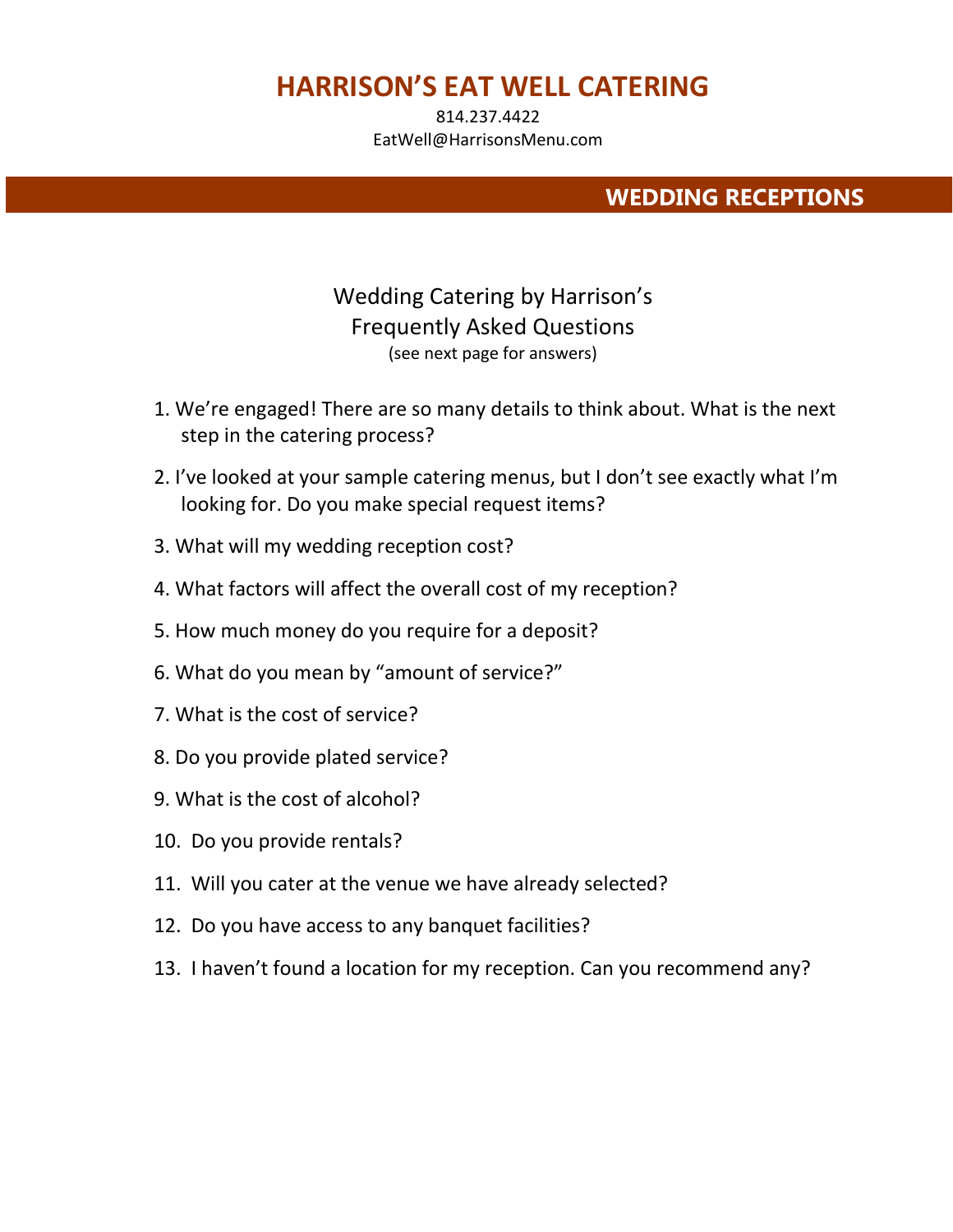814.237.4422 EatWell@HarrisonsMenu.com

## **WEDDING RECEPTIONS**

*1. We're engaged! There are so many details to think about. What is our next step in the catering process?*  Congratulations! Our goal is to help you create a customized menu for your wedding day. Our sample menus reflect popular choices for traditional and unique tastes. Before setting up a menu planning meeting, it's important for you to review sample menus, get a sense of what you're looking for, and jot down your notes and questions.

#### *2. I've looked at your sample catering menus, but I don't see exactly what I'm looking for. Do you make special request items?*

We're always happy to discuss off-menu items. Every couple is unique and should have a menu that reflects their personalities. Whether it's a locally-focused or vegetarian menu, or Harrison's version of a family favorite, please feel free to ask about any menu items you'd like us to prepare. This is one more benefit of the customized catering menus.

#### *3. What will my wedding reception cost?*

With Harrison's Catering, every menu is a custom menu. We strive to provide you with exactly what you need for your special event, mixing and matching menu items to suit your and your wedding guests' palettes. For this reason, it is difficult to give an estimate of cost before designing a reception menu. We'll gladly work with you to plan out the perfect event within your budgetary needs.

#### *4. What factors will affect the overall cost of my reception?*

Factors that may affect the cost of catering an event include menu items selected, set up required, number of service attendants, rentals, and length of your event. We advocate designing simple, high quality menus that appeal to both your taste buds and your wallet.

#### *5. How much money do you require for a deposit?*

We require a 25% deposit for all weddings. This amount is based on total reception menu cost. This will secure the date, the menu, and the number of attendants as outlined in your customized menu. \$250 of the deposit is non-refundable. We can continue perfecting the reception menu even after the deposit is made.

#### *6. What do you mean by "amount of service?"*

Just as you are able to customize your wedding reception menu, you can also customize your service. We can provide you with just the right amount of service to fit your needs and budget.

• Pick Up or Delivery – Perfect for Do-It-Yourself couples who want a real hands-on wedding experience. We prepare the food in our kitchen, and you can pick it up or have it delivered. This option is also great for couples who have a family member who would like to prepare some special dishes, but needs a little help rounding out the meal. Delivery is just \$25 in the State College area.

• Full Service – For wedding couples who don't mind putting in a little elbow grease when it comes to planning and setup, but want to relax during the special wedding event. We provide the food and service for the reception itself. Our catering staff will set up and maintain the buffet (and beverages if you'd like), clear tables, clean up the buffets, and assist with the details of service. Bartenders are also available. You (along with your eager-to-help family and friends) dress & set the tables, and take them down after the party is over. This is the most popular option with our wedding couples. It provides a nice balance between cost and convenience.

• The Works – For those who would like full-service event planning. We can help with the wedding reception planning and service from beginning to end.